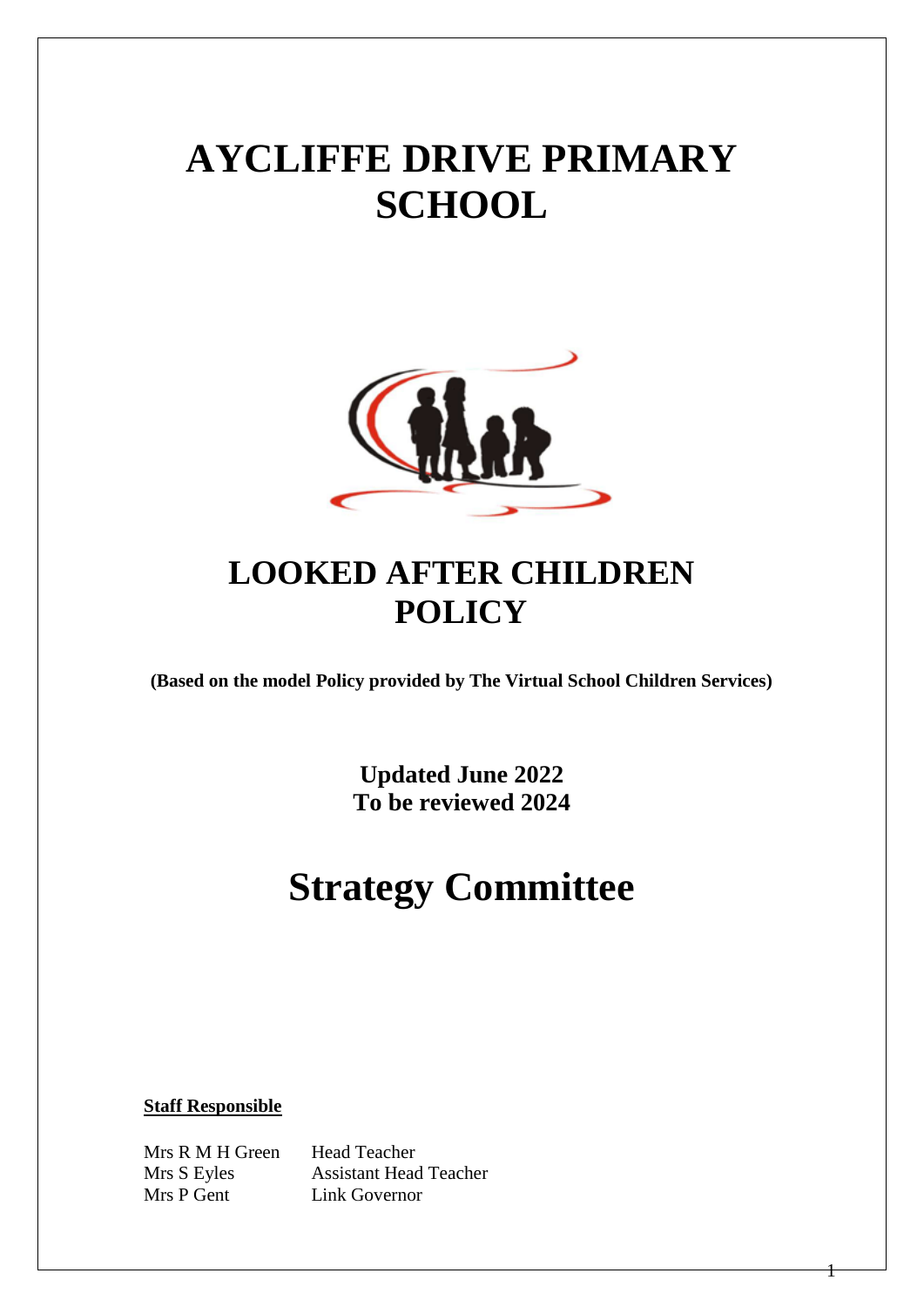# **Policy Objective:**

To promote the educational achievement and welfare of Children Looked After (CLA) and Children Previously Looked After (PLA) on the roll of this school

# **Name of the Designated Teacher for CLA and PLA**

Mrs Maria Green………………………………………………………………………..…..

### **Name of the Designated School Governor for CLA and PLA**

Mrs Pam Gent………………………………………………………………………………..

At Aycliffe Drive School we will ensure that children looked after(CLA) and children previously looked after (PLA) have access to excellent educational provision and are prioritised for additional support through school-based interventions to achieve as well as possible, in accordance with the '*DfE Designated teacher for looked-after and previously looked-after children Statutory guidance for local-authority-maintained schools carrying out duties for looked-after and previously lookedafter children. 28th February 2018.*

We recognise that our school plays a vital role in providing a stable base for CLA and in promoting their academic, social and emotional development. We promote whole school staff training in their specific needs, so that all adults at this school are sensitive to the barriers to learning that CLA experience and feel able to support the children discretely and confidentially, as needs arise. We understand the need to work in a 'relationship-based' way so that children looked after and previously looked after feel valued and a part of our school community.

Our aim is to champion the needs of CLA to ensure they make rapid educational and social progress during their period in care on the roll of this school.

### **Our Aims for CLA:**

- to provide a safe and secure environment where educational progress and stability is always central to the planning and all adults understand the specific needs of CLA and PLA
- to narrow the gap between the attainment of CLA and PLA and their peers, ensuring **accelerated** and **rapid** progress
- that they benefit from school-based interventions, even if they do not meet the criteria for that intervention *(DfE Designated teacher for looked-after and previously looked-after children Statutory guidance for local-authority-maintained schools carrying out duties for lookedafter and previously looked-after children. 28th February 2018)* and to use the allocated Pupil Premium *Plus* (PP+) to ensure effective impact.
- for all CLA to have at least termly Personal Education Planning (ePEP) meetings each academic year and for the joint planning and quality first teaching to have measurable impact on each child's learning on a daily basis, *(DfE Designated teacher for looked-after and previously looked-after children Statutory guidance for local-authority-maintained schools carrying out duties for looked-after and previously looked-after children. 28th February 2018)*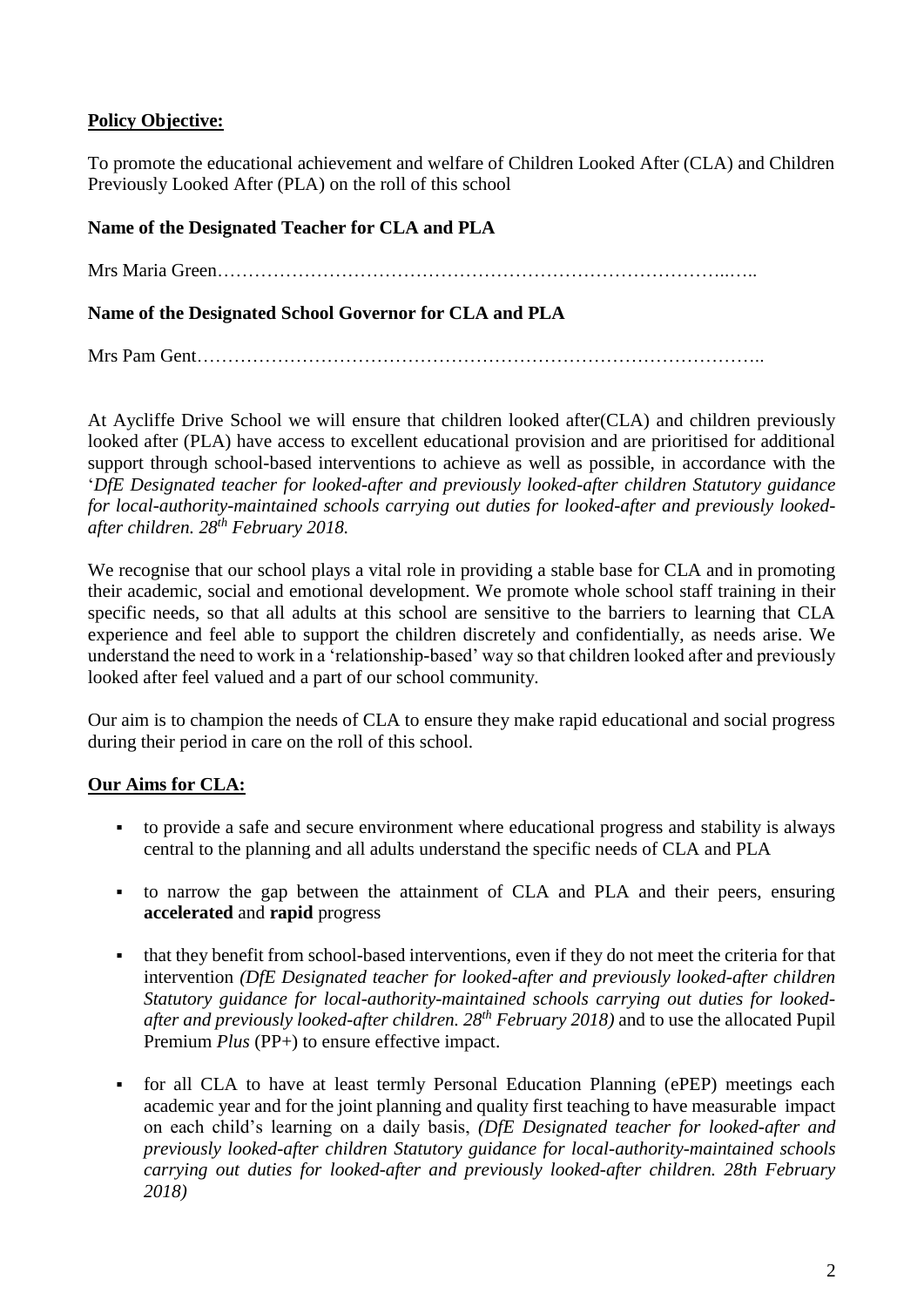- for all adults to provide sensitive, child-led support, adopting a relation-ship based approach and with at least one key adult with whom the child or young person has a trusted relationship and who will act as an advocate for them and take a special interest in their progress in all school activities.
- that school systems facilitate discrete support, that includes a strong relationship between schools staff, carers and children looked after on roll.
- CLA will be advantaged within school policies and procedures, with their needs explicitly considered and provided for *(DfE Designated teacher for looked-after and previously lookedafter children Statutory guidance for local-authority-maintained schools carrying out duties for looked-after and previously looked-after children. 28th February 2018.)*
- Our Behaviour Policy maintains clear boundaries and expectations about behaviour but we understand that not all behaviour is a matter of choice. We will not enforce sanctions that shame and ostracise children looked after from their peers, school, community or family. In this school we seek to create an inclusive and positive school ethos for every pupil.
- Links to other relevant school policies that reference CLA and PLA may be found in the Head teacher's office
- CLA and PLA and their families will feel part of the school community; they will be actively welcomed, involved and engaged into this school community *(DfE Designated teacher for looked-after and previously looked-after children Statutory guidance for local-authoritymaintained schools carrying out duties for looked-after and previously looked-after children. 28th February 2018).*

# **Educational Planning for Children Looked After**

### **Personal Education Plans (ePEP) and CLA Self Evaluation Forms (CLASEF):**

The school will ensure that every CLA on roll has a Personal Education Planning (ePEP) meeting that is reviewed termly, within the statutory care planning framework, and in collaboration with the social worker, carer and other relevant professionals. In any one school year there will be at least 3 PEP meetings for each CLA, The school will complete the all sections of the CLASEF to share our plan for improvement and development in school for disadvantaged children and also to inform the Hertfordshire Virtual School of the school's policy and practice, to account for the efficient and effective spend of the PP+ funding and to inform the school Governing Body as the annual report.

### **Roles and Responsibilities:**

**The Headteacher and Governing Body** are committed to promoting improved educational life chances for CLA and PLA. They will ensure that the Designated Teacher for Children Looked After has qualified teacher status, appropriate seniority in the leadership team and time and experience to fulfil this statutory role and have at least 2 days per year training to remain fully informed.. They will monitor the role of the Designated Teacher to ensure that all CLA and PLA make accelerated and rapid progress and that the whole school staff receive appropriate training.

**The Designated Teacher for Children Looked After and Children Previously Looked After** in 2019 is Maria Green. She is a qualified teacher, and will promote improved educational life chances for CLA and PLA b

ensuring that the CLA or PLA has access to quality first teaching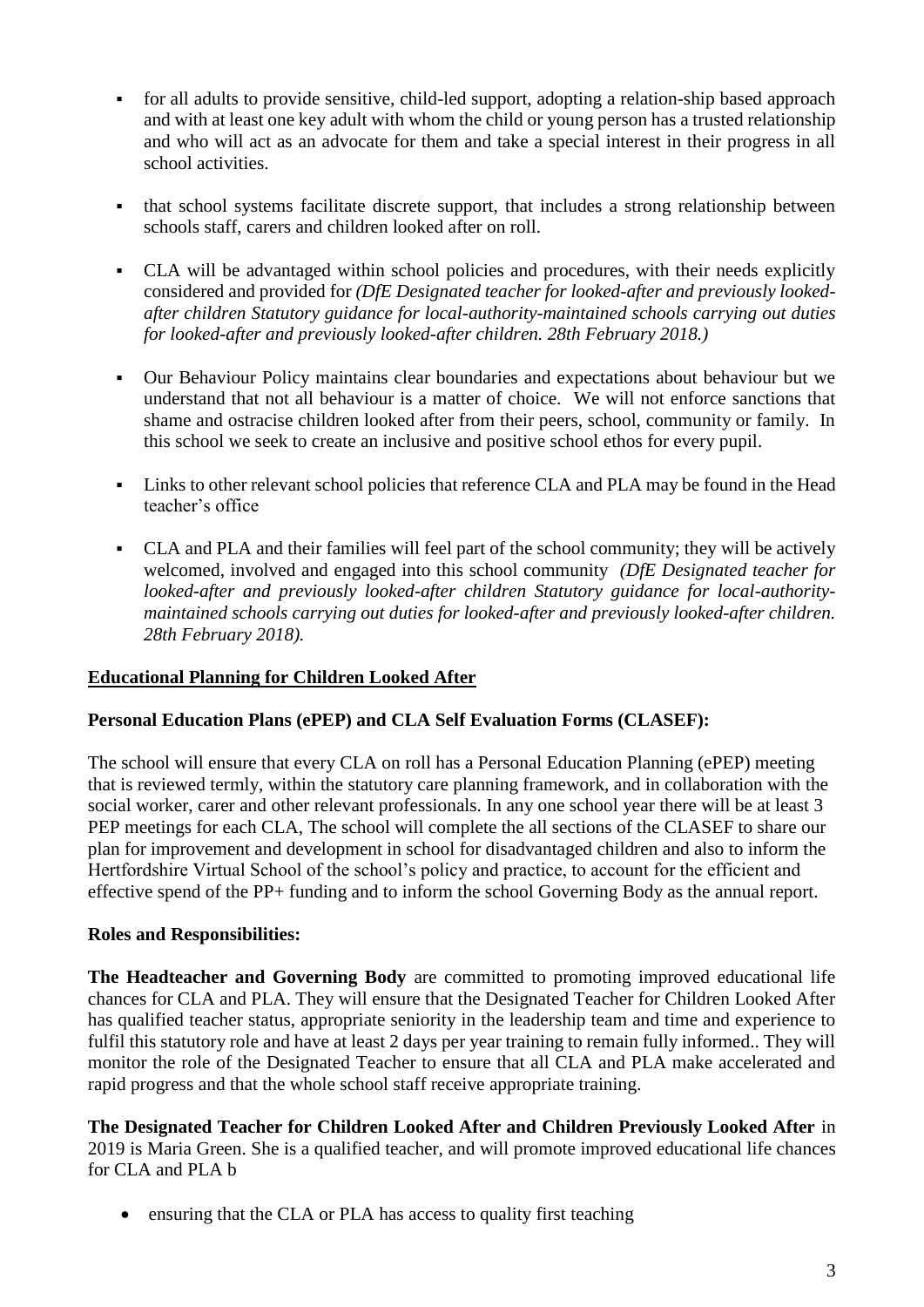- tracking the progress of CLA and PLA across the curriculum using data, teacher reports and book looks
- $\bullet$  ensuring that the PP+ is used effectively and efficiently
- performing a coordinating role with school staff and outside agencies
- ensuring effective communication with the school's assigned Education Adviser from the Virtual School
- developing expertise in the field of CLA, including attachment theory, and trauma informed practice
- delivering the Virtual School training:' An introduction to Attachment Aware and Traumainformed Practice' to the whole school;
- providing and attending training and offering advice to the whole school staff
- promoting a school culture which is supportive, relationship-based and has high expectations for CLA and PLA
- regularly reporting to the Head and Governing Body on the attainment of CLA and PLA and school resource and staff training needs for working with this group
- prioritising CLA for school-based additional support, even when the young person does not meet the criteria *(DfE Designated teacher for looked-after and previously looked-after children Statutory guidance for local-authority-maintained schools carrying out duties for looked-after and previously looked-after children. 28th February 2018).*
- ensuring that CLA and PLA are not overlooked for positions of student responsibility within the school because of their care status
- completing the annual Strength and Difficulties Questionnaire (SDQ) of each CLA as requested, to inform their annual CLA health review.

**All staff** will promote improved educational life chances for CLA and PLA by:

- reading this 'school policy' for CLA
- attending relevant training, including the Virtual School toolkit training on 'Attachment Aware and Trauma Informed practice' (to be found on the Virtual School website: [www.hertfordshire.gov.uk/virtualschool\)](http://www.hertfordshire.gov.uk/virtualschool)
- providing accurate information and data when asked by the Designated Teacher
- referring to the Designated Teacher for advice
- playing their part in creating an attachment and trauma–informed 'CLA-friendly' culture and securing rapid progress for CLA by ensuring that they benefit from any additional schoolbased support available

# **Attendance:**

**School attendance procedures** reflect the specific needs of CLA and PLA to ensure good school attendance. Where there is a concern about attendance or punctuality the school will contact the carer, social worker and other professionals including the Virtual School, as an early intervention, as outlined in our attendance policy.

# **Admissions/ Transitions:**

# **School procedures to support CLA during admission and transition include:**

- prioritising CLA and PLA at the point of admission
- the swift transfer of information between schools that may include school visits and at times of transition, teaching at the previous school
- early identification of staff mentor and peer buddy
- additional support and planning for CLA and PLA at times of transition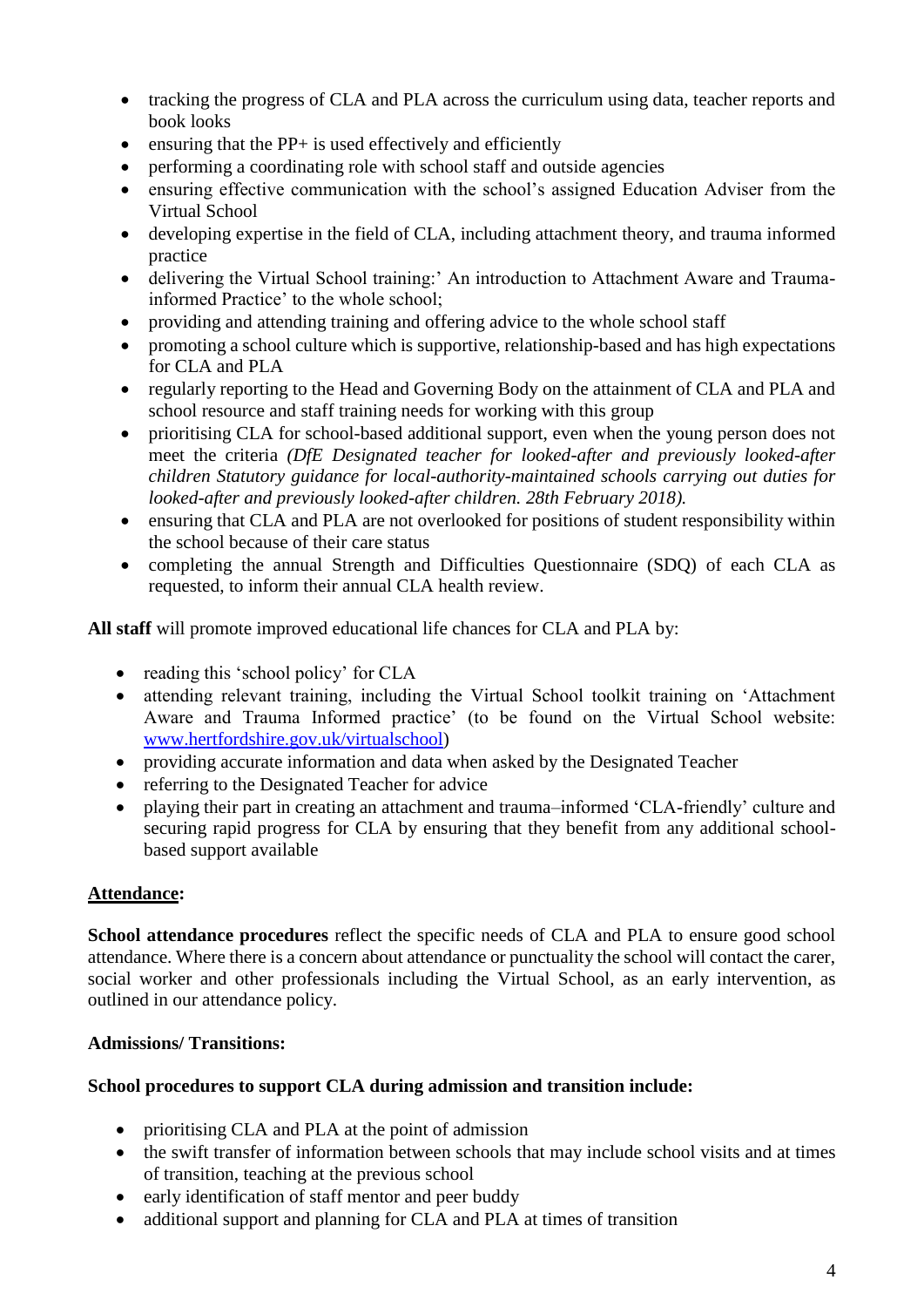structured activities to 'say goodbye', in recognition of the impact of broken attachments and loss

# **Additional Educational Needs:**

### **All staff will work creatively to secure accelerated and rapid progress for CLA and PLA with additional educational needs by:**

- having high expectations
- ensuring that they are prioritised for additional school-based support, even if they do not meet the criteria *(in line with the DfE Designated teacher for looked-after and previously lookedafter children Statutory guidance for local-authority-maintained schools carrying out duties for looked-after and previously looked-after children. 28th February 2018).*
- ensuring that planning is coordinated, appropriate interventions identified and teaching to the plan is systematic; ensuring that any work undertaken by non-teaching staff has teacher oversight *(in line with the Lamb Report, Dec '09)*
- ensuring that progress is regularly monitored and reviewed, against the targets set as agreed in the termly Virtual School visit, ePEP and CLASEF

### **Special Educational Needs:**

### **All staff will work creatively to secure accelerated and rapid progress for CLA who have special educational needs by:**

- having high expectation of progress each academic year *(in line with the expectation set out in the ePEP and CLA-SEF)*
- ensuring that they are accessing school-based targeted support which is 'additional to and different from' the universal and additional needs provision *(in line with the SEN Code of Practice)*
- ensuring that all plans are coordinated, appropriate interventions identified, and teaching to the plan is systematic
- ensuring that progress is regularly monitored and reviewed, in line with the SEN Code of Practice
- ensuring that any work undertaken by non-teaching staff has teacher over-sight
- that with the school SENCO the EHCP review is held in a timely way with all relevant professionals invited and their views obtained.

### **Safeguarding:**

# **School staff will be vigilant for any safeguarding issues which can impact particularly on CLA by:** familiarising themselves with the '*School Policy Guidance for Children in Care'* and following the school's child protection policy and the '*DfE: Keeping Children Safe in Education' (All staff) June 2019*, if there are any safeguarding concerns.

<https://www.gov.uk/government/publications/keeping-children-safe-in-education--2>

### **Alternative Provision:**

### **We will make every effort to ensure that any arrangements for provision alternative to daily attendance at school will be:**

- a plan that will retain the CLA on the roll of the school or clarify in writing which educational establishment will be responsible for essential reporting and accountable for the PP+
- an agreed part of the overall ePEP for the student